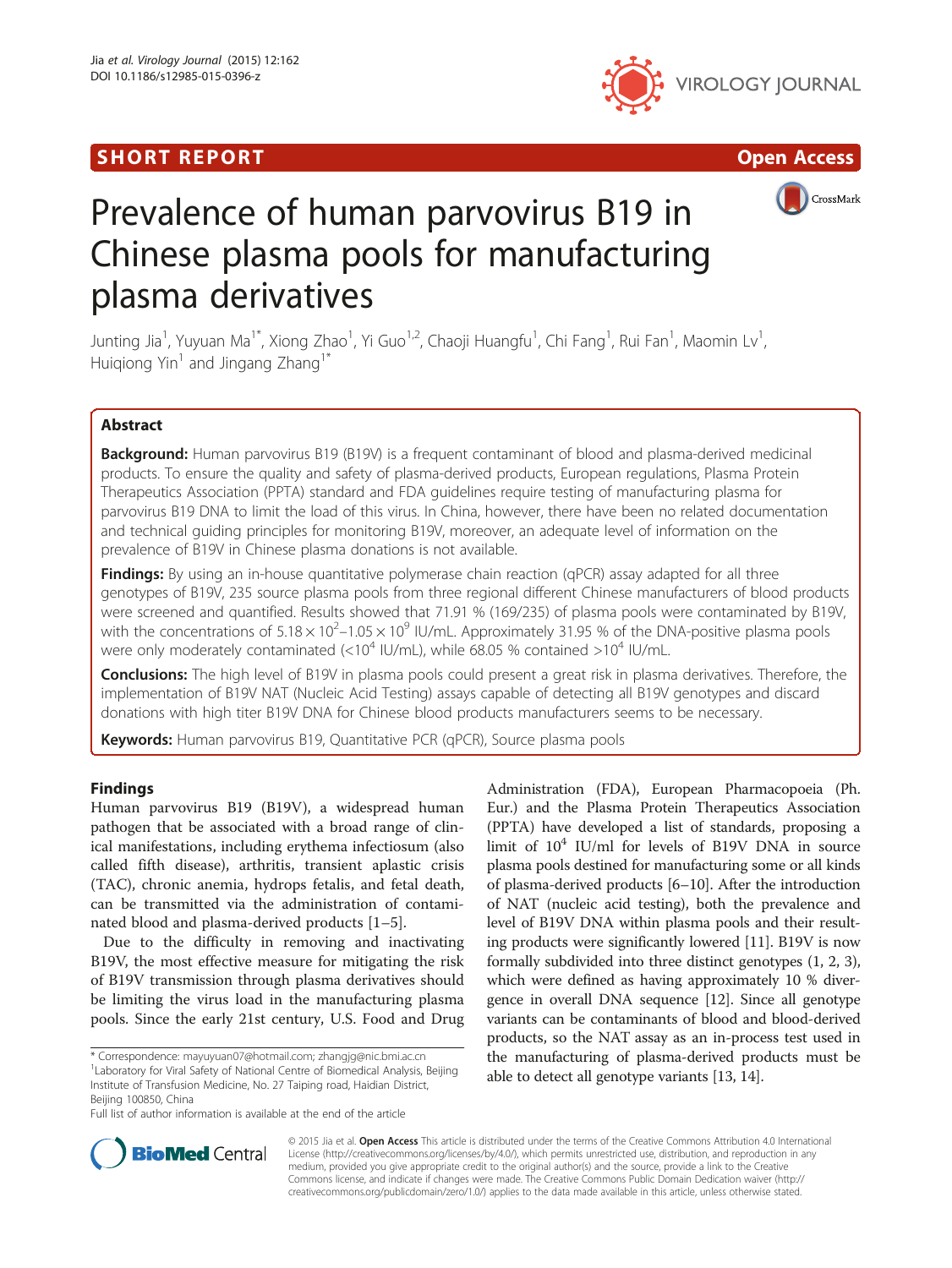<span id="page-1-0"></span>

| Majority                                                                                                                                                                                                                                                                                                                                                                                                                                                           |      |      |      |      |      |      |      | AGTACGCCCGTCCCCGGGACCAGT |      |                                                                                    |      |
|--------------------------------------------------------------------------------------------------------------------------------------------------------------------------------------------------------------------------------------------------------------------------------------------------------------------------------------------------------------------------------------------------------------------------------------------------------------------|------|------|------|------|------|------|------|--------------------------|------|------------------------------------------------------------------------------------|------|
|                                                                                                                                                                                                                                                                                                                                                                                                                                                                    | 2000 | 2010 | 2020 | 2030 | 2040 | 2050 | 2060 | 2070                     | 2080 | 2090                                                                               |      |
|                                                                                                                                                                                                                                                                                                                                                                                                                                                                    |      |      |      |      |      |      |      |                          |      |                                                                                    | 2097 |
|                                                                                                                                                                                                                                                                                                                                                                                                                                                                    |      |      |      |      |      |      |      |                          |      |                                                                                    |      |
| Majority                                                                                                                                                                                                                                                                                                                                                                                                                                                           |      |      |      |      |      |      |      |                          |      | 'CCGAAGTGGTAGCCGCGTCGTGGGAGGAAGCCTTTTACACXCCXCTTGCAGACCAGTTTCGTGAACTGTTAGTTGGGGTTG |      |
|                                                                                                                                                                                                                                                                                                                                                                                                                                                                    | 2100 | 2110 | 2120 | 2130 | 2140 | 2150 | 2160 | 2170                     | 2180 | 2190                                                                               |      |
|                                                                                                                                                                                                                                                                                                                                                                                                                                                                    |      |      |      |      |      |      |      |                          |      |                                                                                    | 2169 |
|                                                                                                                                                                                                                                                                                                                                                                                                                                                                    |      |      |      |      |      |      |      |                          |      |                                                                                    | 2089 |
| Fig. 1 Primers and probe-binding sequence of the in-house B19 DNA assays. The reference sequences of three B19 virus genotypes are aligned.<br>Primers sequences were underlined with solid lines, and probe sequence was underlined with <i>dashed line</i> . B19 Genotype 1 sequence<br>M13178 is used as reference sequence. For B19 Genotype 2 and 3, the Lali strain [GenBank: AY044266] and V9 strain [GenBank:<br>NC-004295] are included in this alignment |      |      |      |      |      |      |      |                          |      |                                                                                    |      |

In China, there have been no specific documentation and technical guidelines for monitoring B19V. There are about 33 manufacturers for blood products in China, however, B19V NAT screening of plasma has never been implemented in the manufacturing of plasma-derived products. Published data on the prevalence of B19V DNA in plasma pools are limited to the study by Zhang et al., whose investigation was restricted to 142 plasma pools from two of these manufacturers (one was located in the south of China, whereas the other's location was not mentioned), indicating that the positive rates of B19V DNA in plasma pools were relatively high (54.23 %) [\[15\]](#page-3-0).

In this study, we aimed to test a total of 235 source plasma pools, collected between 2008 and 2013, from other three Chinese blood products manufacturers (Manufacturer A, B and C, respectively located in central, northern and south-western China). The collections of plasma samples were approved by the National Health and Family Planning Commission of the People's Republic of China, and all of the donators provided informed consent. Each batch of the plasma pools consisted of 2000 to over 8300 donations. Each donation mixed in the plasma pools was tested for aminotransferase (ALT), anti-syphilis, anti-HIV 1/2, HBsAg and anti-HCV before pooling. All the donations were confirmed to be qualified according to the requirements of Pharmacopeia of the People's Republic of China [[16](#page-3-0)]. Viral DNA was extracted from a volume of 200 μL pooled source plasma by using the High Pure Viral Nucleic Acid Kit (Roche Diagnostics, Mannheim, Germany) according to manufacturer's instructions. Nucleic acids were eluted from the filter column with 50 μL of nuclease-free double-distilled water and were stored at −20 °C until further use.

Quantification of B19 DNA was performed by using an in-house developed qPCR assay adapted for all three genotypes of B19V. Primers B19F (5′-CGGGACCA GTTCAGGAGAAT-3), B19R (5′-CCCAACTAACAG TTCACGAAACT-3′) and probe B19P (5′-AATCATTT GTCGGAAGCCCAGTTTCC-3′) were designed to specifically amplify a 121-bp fragment derived from the NS1 gene of B19V (nucleotides 2073–2193, GenBank accession no.



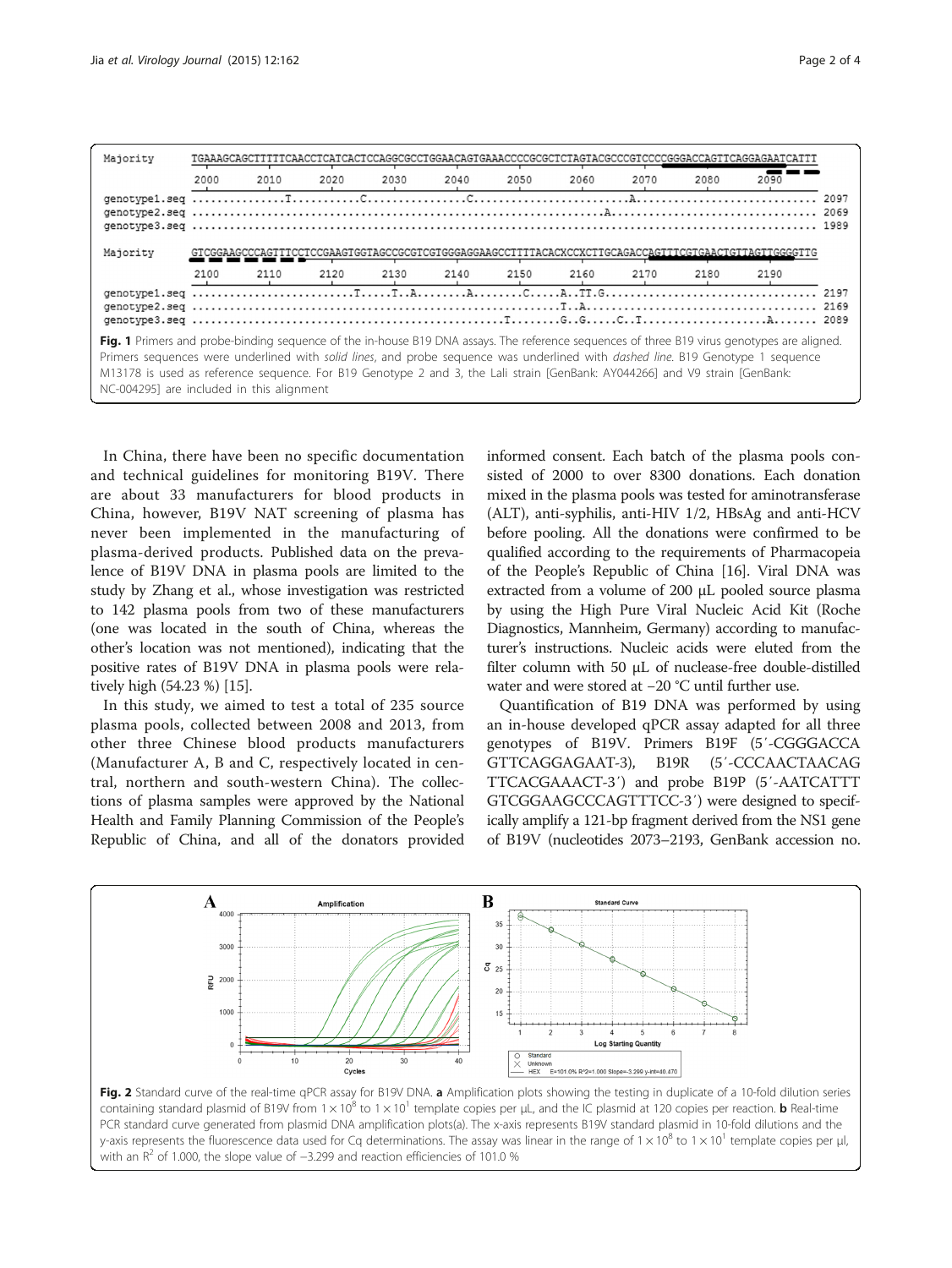<span id="page-2-0"></span>

|                       | Table 1 Distribution of the B19V DNA load in source plasma pools |  |
|-----------------------|------------------------------------------------------------------|--|
| B19V DNA load (IU/mL) | Number of lots (%)                                               |  |

| B19V DNA load (IU/mL)   | Number of lots (%) |                |                |             |  |  |  |  |  |  |  |  |  |  |
|-------------------------|--------------------|----------------|----------------|-------------|--|--|--|--|--|--|--|--|--|--|
|                         | Manufacturer A     | Manufacturer B | Manufacturer C | Total       |  |  |  |  |  |  |  |  |  |  |
| $10^9 \sim 10^{10}$     | 1(0.71)            | $\Omega$       | 1(1.35)        | 2(0.85)     |  |  |  |  |  |  |  |  |  |  |
| $10^8 \sim 10^9$        | 7(4.96)            | 2(10.00)       | 1(1.35)        | 10 (4.26)   |  |  |  |  |  |  |  |  |  |  |
| $10^7 \sim 10^8$        | 4(2.84)            | 4(20.00)       | 2(2.70)        | 10(4.26)    |  |  |  |  |  |  |  |  |  |  |
| $10^6 \sim 10^7$        | 5(3.55)            | 2(10.00)       | 9(12.16)       | 16(6.81)    |  |  |  |  |  |  |  |  |  |  |
| $10^5 \sim 10^6$        | 19 (13.48)         | 4(20.00)       | 8(10.81)       | 31 (13.19)  |  |  |  |  |  |  |  |  |  |  |
| $10^4 \sim 10^5$        | 36 (25.53)         | 5(25.00)       | 5(6.76)        | 46 (19.57)  |  |  |  |  |  |  |  |  |  |  |
| Positive $\sim 10^4$    | 32 (22.70)         | 3(15.00)       | 19 (25.68)     | 54 (22.98)  |  |  |  |  |  |  |  |  |  |  |
| Number of positive lots | 104 (73.76)        | 20 (100.00)    | 45 (60.81)     | 169 (71.91) |  |  |  |  |  |  |  |  |  |  |
| Number of negative lots | 37 (26.24)         | $\mathbf{0}$   | 29 (39.19)     | 66 (28.09)  |  |  |  |  |  |  |  |  |  |  |
| Number of lots tested   | 141                | 20             | 74             | 235         |  |  |  |  |  |  |  |  |  |  |

M13178.1) (Fig. [1](#page-1-0)). An exogenous competitive IC (internal control) contained the identical sequence of the B19 target sequence but with an altered probe hybridization site (ICP: 5′-AATTCGATCTTGGACCAGCAGTTCTC-3′), was included in each sample to prevent false negative results. This allows co-amplification of B19V and IC and co-detection of HEX (5-Hexachlorofluorescein) or FAM (6-carboxyfluorescein) labeled probes respectively. Three microliters of DNA was added to a reaction mixture (in a final volume of 20 μL) containing 10 μL of Platinum Quantitative PCR SuperMix-UDG (Invitrogen Life Technologies, Paisley, United Kingdom), 500nM of each primer, and 250nM of each probe for amplification of DNA from the B19V and IC. Amplification and detection were carried out on the Bio-Rad MiniOpticon Real-Time PCR System (Bio-Rad Laboratories, Hercules, USA) with the following thermal cycle conditions: 2 min of incubation at 50 °C, 2 min of pre-denaturation at 95 °C, 40 cycles in two steps each (95 °C for 9 s, 60 °C for 30 s). Standard curves were generated with serial log 10 dilutions ranging from  $10^8$ to  $10<sup>1</sup>$  copies per  $\mu$ L of the B19V standard plasmid containing the 121-bp PCR product. One hundred and twenty copies of the IC plasmid were included in each well and all samples were analyzed in duplicate. The assay was shown to be linear over this eight orders of magnitude. The IC DNA could be detected when B19V plasmid lower than  $10^3$  copies per  $\mu$ L and in the no template control (NTC) well (Fig. [2](#page-1-0)). The performance of this NAT assay was evaluated with the 1st WHO International Reference Panel for Parvovirus B19 Genotypes for NAT based assays (NIBSC code: 09/110). This assay was able to detect all three B19 virus genotypes with the sensitivity of 5 copies per reaction, and the conversion ratio from copies to IU is 5.08:1, indicating that 5.08 B19V copies/mL measured by our real-time qPCR assay was equivalent to 1 IU/mL.

As indicated in Table 1, 72 % (169/235) of the samples contained detectable levels of B19V and the amount of DNA ranged from  $5.18 \times 10^2$  to  $1.05 \times$  $10^9$  IU/mL plasma. Forty-nine percent (115/235) of plasma pools contained B19V DNA at concentrations exceeding  $10^4$  IU/mL. In the case of manufacturer B, the positive rate of B19V DNA in plasma pools was 100 %, higher than that from manufacturer A (73.76 %) and manufacturer C (60.81 %). Positive rates of B19V DNA in plasma pools from three manufacturers were

| B19V ref                                                                                                              | C G G G A C C A G T T C A G G A G A A T C A T T T G T C G C A G G T T T T C C T C C C A G C T T G T A G C G T G G G A A G A A G C C T T |  |  |  |  |  |  |  |  |  |  |  |  |  |  |  |  |  |                                    |  |  |  |  |                                                                                                                                                                                                                                                                                                                                                                                     |  |  |  |  |                                                                         |  |  |                                                                                                                                                                                                                                |  |
|-----------------------------------------------------------------------------------------------------------------------|-----------------------------------------------------------------------------------------------------------------------------------------|--|--|--|--|--|--|--|--|--|--|--|--|--|--|--|--|--|------------------------------------|--|--|--|--|-------------------------------------------------------------------------------------------------------------------------------------------------------------------------------------------------------------------------------------------------------------------------------------------------------------------------------------------------------------------------------------|--|--|--|--|-------------------------------------------------------------------------|--|--|--------------------------------------------------------------------------------------------------------------------------------------------------------------------------------------------------------------------------------|--|
| A1                                                                                                                    |                                                                                                                                         |  |  |  |  |  |  |  |  |  |  |  |  |  |  |  |  |  |                                    |  |  |  |  |                                                                                                                                                                                                                                                                                                                                                                                     |  |  |  |  |                                                                         |  |  |                                                                                                                                                                                                                                |  |
| A2                                                                                                                    |                                                                                                                                         |  |  |  |  |  |  |  |  |  |  |  |  |  |  |  |  |  |                                    |  |  |  |  |                                                                                                                                                                                                                                                                                                                                                                                     |  |  |  |  | . Cooperation of the communication of Courses of Indian American Indian |  |  |                                                                                                                                                                                                                                |  |
| A <sub>3</sub>                                                                                                        |                                                                                                                                         |  |  |  |  |  |  |  |  |  |  |  |  |  |  |  |  |  |                                    |  |  |  |  |                                                                                                                                                                                                                                                                                                                                                                                     |  |  |  |  |                                                                         |  |  |                                                                                                                                                                                                                                |  |
| <b>B1</b>                                                                                                             |                                                                                                                                         |  |  |  |  |  |  |  |  |  |  |  |  |  |  |  |  |  |                                    |  |  |  |  | $G_{\alpha\beta}$ . $G_{\alpha\beta}$ , $G_{\alpha\beta}$ , $G_{\alpha\beta}$ , $G_{\alpha\beta}$ , $G_{\alpha\beta}$ , $G_{\alpha\beta}$ , $G_{\alpha\beta}$ , $G_{\alpha\beta}$ , $G_{\alpha\beta}$ , $G_{\alpha\beta}$ , $G_{\alpha\beta}$ , $G_{\alpha\beta}$ , $G_{\alpha\beta}$ , $G_{\alpha\beta}$ , $G_{\alpha\beta}$ , $G_{\alpha\beta}$ , $G_{\alpha\beta}$ , $G_{\alpha$ |  |  |  |  |                                                                         |  |  |                                                                                                                                                                                                                                |  |
| B <sub>3</sub>                                                                                                        |                                                                                                                                         |  |  |  |  |  |  |  |  |  |  |  |  |  |  |  |  |  |                                    |  |  |  |  |                                                                                                                                                                                                                                                                                                                                                                                     |  |  |  |  |                                                                         |  |  |                                                                                                                                                                                                                                |  |
| C <sub>6</sub>                                                                                                        |                                                                                                                                         |  |  |  |  |  |  |  |  |  |  |  |  |  |  |  |  |  |                                    |  |  |  |  |                                                                                                                                                                                                                                                                                                                                                                                     |  |  |  |  |                                                                         |  |  |                                                                                                                                                                                                                                |  |
| C <sub>12</sub>                                                                                                       |                                                                                                                                         |  |  |  |  |  |  |  |  |  |  |  |  |  |  |  |  |  | a construction of the construction |  |  |  |  |                                                                                                                                                                                                                                                                                                                                                                                     |  |  |  |  |                                                                         |  |  |                                                                                                                                                                                                                                |  |
| C17                                                                                                                   |                                                                                                                                         |  |  |  |  |  |  |  |  |  |  |  |  |  |  |  |  |  |                                    |  |  |  |  |                                                                                                                                                                                                                                                                                                                                                                                     |  |  |  |  |                                                                         |  |  | . Conservative production of the product of the conservative conservative conservative conservative conservative conservative conservative conservative conservative conservative conservative conservative conservative conse |  |
|                                                                                                                       |                                                                                                                                         |  |  |  |  |  |  |  |  |  |  |  |  |  |  |  |  |  |                                    |  |  |  |  |                                                                                                                                                                                                                                                                                                                                                                                     |  |  |  |  |                                                                         |  |  |                                                                                                                                                                                                                                |  |
| <b>B19V</b>                                                                                                           | CTACACACCTTTGGCAGACCAGTTTCGTGAACTGTTAGTTGGG                                                                                             |  |  |  |  |  |  |  |  |  |  |  |  |  |  |  |  |  |                                    |  |  |  |  |                                                                                                                                                                                                                                                                                                                                                                                     |  |  |  |  |                                                                         |  |  |                                                                                                                                                                                                                                |  |
| A1                                                                                                                    |                                                                                                                                         |  |  |  |  |  |  |  |  |  |  |  |  |  |  |  |  |  |                                    |  |  |  |  |                                                                                                                                                                                                                                                                                                                                                                                     |  |  |  |  |                                                                         |  |  |                                                                                                                                                                                                                                |  |
| A2                                                                                                                    |                                                                                                                                         |  |  |  |  |  |  |  |  |  |  |  |  |  |  |  |  |  |                                    |  |  |  |  |                                                                                                                                                                                                                                                                                                                                                                                     |  |  |  |  |                                                                         |  |  |                                                                                                                                                                                                                                |  |
|                                                                                                                       |                                                                                                                                         |  |  |  |  |  |  |  |  |  |  |  |  |  |  |  |  |  |                                    |  |  |  |  |                                                                                                                                                                                                                                                                                                                                                                                     |  |  |  |  |                                                                         |  |  |                                                                                                                                                                                                                                |  |
| A <sub>3</sub>                                                                                                        |                                                                                                                                         |  |  |  |  |  |  |  |  |  |  |  |  |  |  |  |  |  |                                    |  |  |  |  |                                                                                                                                                                                                                                                                                                                                                                                     |  |  |  |  |                                                                         |  |  |                                                                                                                                                                                                                                |  |
| B <sub>1</sub>                                                                                                        |                                                                                                                                         |  |  |  |  |  |  |  |  |  |  |  |  |  |  |  |  |  |                                    |  |  |  |  |                                                                                                                                                                                                                                                                                                                                                                                     |  |  |  |  |                                                                         |  |  |                                                                                                                                                                                                                                |  |
| B <sub>3</sub>                                                                                                        |                                                                                                                                         |  |  |  |  |  |  |  |  |  |  |  |  |  |  |  |  |  |                                    |  |  |  |  |                                                                                                                                                                                                                                                                                                                                                                                     |  |  |  |  |                                                                         |  |  |                                                                                                                                                                                                                                |  |
| C <sub>6</sub>                                                                                                        |                                                                                                                                         |  |  |  |  |  |  |  |  |  |  |  |  |  |  |  |  |  |                                    |  |  |  |  |                                                                                                                                                                                                                                                                                                                                                                                     |  |  |  |  |                                                                         |  |  |                                                                                                                                                                                                                                |  |
| C <sub>12</sub>                                                                                                       |                                                                                                                                         |  |  |  |  |  |  |  |  |  |  |  |  |  |  |  |  |  |                                    |  |  |  |  |                                                                                                                                                                                                                                                                                                                                                                                     |  |  |  |  |                                                                         |  |  |                                                                                                                                                                                                                                |  |
| C <sub>17</sub>                                                                                                       |                                                                                                                                         |  |  |  |  |  |  |  |  |  |  |  |  |  |  |  |  |  |                                    |  |  |  |  |                                                                                                                                                                                                                                                                                                                                                                                     |  |  |  |  |                                                                         |  |  |                                                                                                                                                                                                                                |  |
|                                                                                                                       |                                                                                                                                         |  |  |  |  |  |  |  |  |  |  |  |  |  |  |  |  |  |                                    |  |  |  |  |                                                                                                                                                                                                                                                                                                                                                                                     |  |  |  |  |                                                                         |  |  |                                                                                                                                                                                                                                |  |
| Fig. 3 Multiple sequence alignment of the B19V prototype isolate [GenBank: M13178.1] and isolates identified in pools |                                                                                                                                         |  |  |  |  |  |  |  |  |  |  |  |  |  |  |  |  |  |                                    |  |  |  |  |                                                                                                                                                                                                                                                                                                                                                                                     |  |  |  |  |                                                                         |  |  |                                                                                                                                                                                                                                |  |
|                                                                                                                       |                                                                                                                                         |  |  |  |  |  |  |  |  |  |  |  |  |  |  |  |  |  |                                    |  |  |  |  |                                                                                                                                                                                                                                                                                                                                                                                     |  |  |  |  |                                                                         |  |  |                                                                                                                                                                                                                                |  |